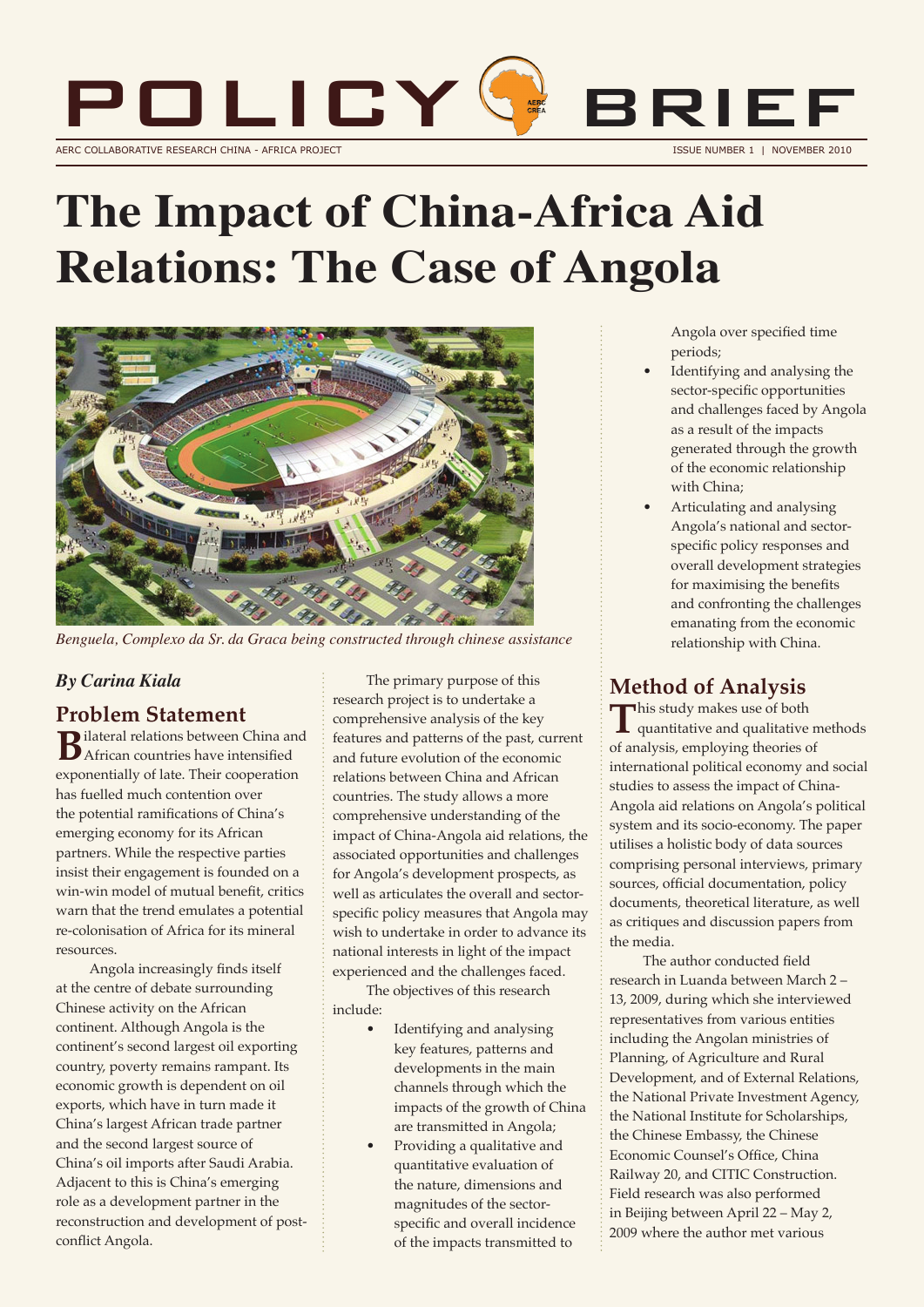stakeholders, including the Africa Department of the Chinese Ministry of Foreign Affairs (MOFA), the Chinese Academy of International Trade and Economic Cooperation (CAITEC) in the Department of Aid Studies of the Ministry of Commerce (MOFCOM), and the China-Africa Development Fund.

**Key Findings**<br>hina-Angola aid relations have **C**hina-Angola aid relations have experienced unprecedented growth since the end of the civil war. Both parties have been able to secure their national interests using very strategic and opportune mechanisms of diplomacy. China has emerged in the new millennium as an economic force to be reckoned with, now assuming the positions of the world's third largest economy. Its own experience has prompted a paradigm shift in development theory, which has penetrated its foreign policy towards other developing countries and particularly those in Africa. China's diplomatic efforts in FOCAC and bilaterally with African countries demonstrate a new feature of the country, one that is of a development partner.

Once only considered an aid recipient, this report has demonstrated that China is also a significant aid donor. Its definitions, principles and mechanisms pertaining to aid differ slightly from those of the more established donor community in the OECD. However, its intention is the same. Since China's economy and its socio-political fabric differ greatly from the DAC countries, perhaps it should be expected that the country's policy towards aid would as well. Hence, China may be redefining the parameters of aid. There is limited research available on China-Angola aid relations and even less that assesses the impact of the cooperation. The literature review revealed a gap in existing knowledge, which this paper has sought to fill.

The first contribution made by this study is an empirical analysis of the impact of China-Angola aid relations. The paper acknowledges that the overwhelming bulk of China's aid is directed towards infrastructure development, but the disciplinary focus of Chinese aid to Angola is far more diversified. This paper examined the other sectors of cooperation, with particular emphasis on how both

parties could address human resource development in order to build capacity and encourage technology transfer.

The second contribution is a quantitative estimation of the impact of China-Angola aid relations. There is a lot of approximate figures and 'guesstimations' in the media on Angola's accumulated debt to China and the size of its credit line. Some articles report exaggerated amounts, bundling the aid from the Chinese government with that from CIF. Others insubstantially report dichotomous figures between US\$ 4 – 10 billion. This paper has provided a narrative account of Chinese aid to Angola, as well as discussed the terms of the financial agreements.

The third contribution of the study is the critical observation of what China-Angola aid relations implies for the global financial system and in the international donor community. It seems that 'China Mode' has had an influence on other countries, who are now more inclined to extending self-serving credit lines instead of just signing fixed loan agreements.

The disciplinary focus of Chinese aid to Angola is varied. Infrastructure development is the main component, consisting of projects in energy and water, transport, social communication and other public works. Chinese companies have been contracted to build school facilities and medical centres. Cooperation includes the dispatching of Chinese medical doctors and the provision of scholarships for tertiary studies at universities in China. With the construction sector experiencing a major boost, it would be opportune for employment creation. However, the import of Chinese services also includes a major Chinese expatriate labour force. Concerns have been raised over the

sustainability of this model and the impediment it causes on skills development and technology transfer.

The agricultural sector has been indentified as a prime target for future cooperation, especially since Angola plans to attain food

security by 2012. There are prospects for using China's experience of involving the subsistence farmers into the formal sector. Angola has been importing agricultural tools and machinery through the credit line, but the recent pledge of US\$ 1 billion for agricultural development offers much potential in the area of human resource development.

The credit lines made available to Angola by China (the PRC) and other actors (namely CIF) have certainly increased Angola's debt. However, as long as Angola is borrowing funds, the country's debt would increase accordingly irrespective of the source. While traditional donors perceived corruption as a deterrent to aid and loans, China has short-circuited the disbursement of funds and the credit line acts much like a current account. The funds do not go through Angola, but are actually channelled directly to the Chinese firms contracted on projects.

## **Policy Implications**<br>The concept of aid/ODA is itself a

The concept of aid/ODA is itself a<br>product of constructivism from the OECD. Now that a significant new player has emerged into the donor community with its own preconceived ideas and mechanisms of disbursing funds, China is challenging the parameters of aid. The OECD players use aid to relieve poverty and promote development, but also to induce good governance. China seemingly imposes no conditionalities, which they believe undermines their efforts. This is especially contentious because up until now the effectiveness of aid has come under question, yet China's efforts appear to be popular and successful.

The emergence of Angola Mode set a precedent, both in development



*The Kilamba Kiaxi social housing in Luanda is being built by the Chinese.*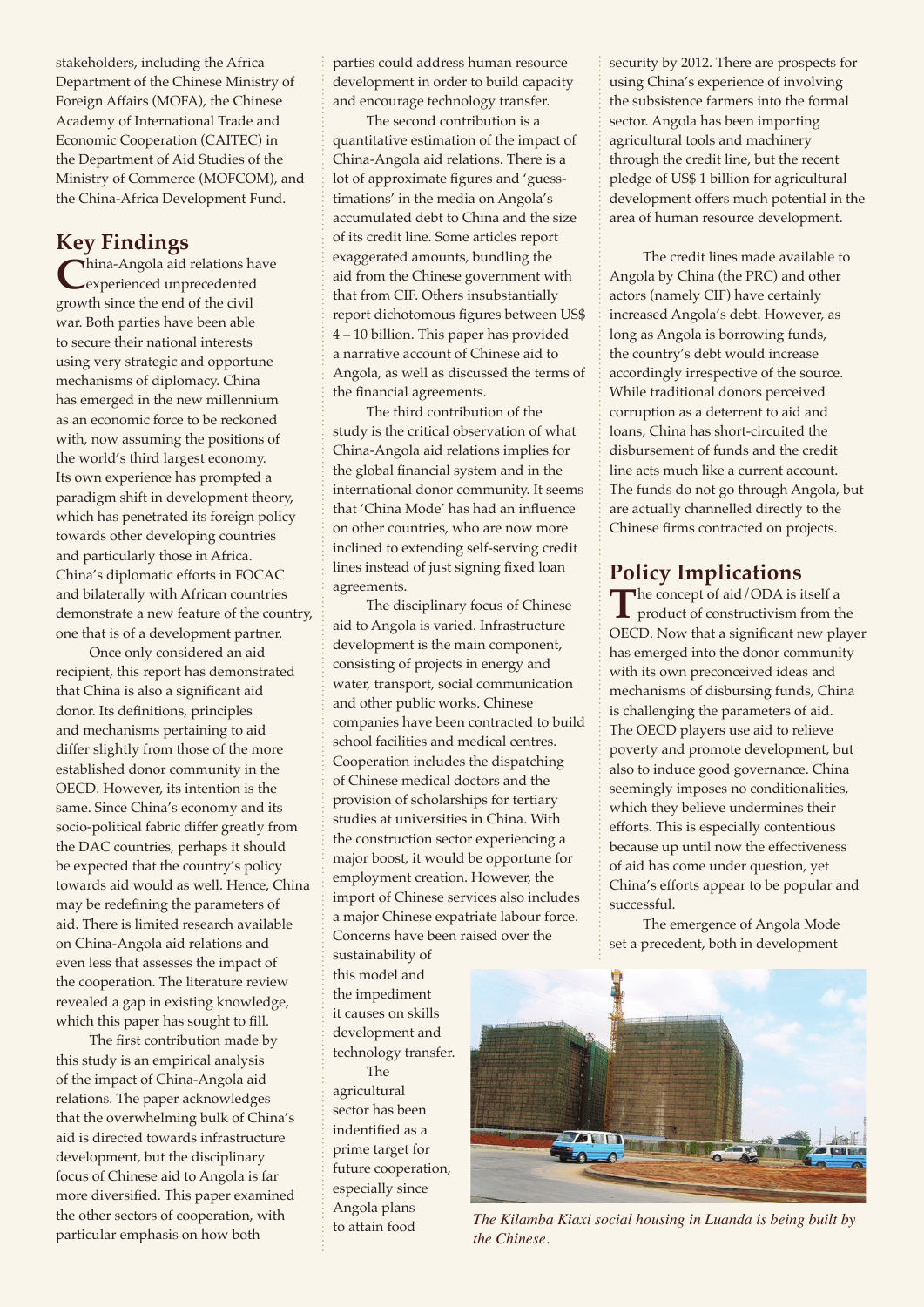theory and in the international donor community. The exchange of resources for services is an ingenious model to fast-track infrastructural development in African countries. The mechanisms used to disburse the funds also lower the risk of financial mismanagement and the misappropriation of capital. As a post-conflict country, the motivation for aid to Angola is obvious. Socioeconomic conditions are dire, institutions are broken, the rule of law is frail and the political system has long been riddled with corruption. Nevertheless, Angola has made remarkable strides in the last seven years. In addition to the contributions of the traditional players, China's role as a development partner in Angola has really come to light.

The report presents policy recommendations that aim to ensure that China-Angola aid relations are not based on or determined by China's own resource-seeking agenda, but rather by partnership that is indeed mutually beneficial and also reflective of Angola's development agenda. The policy recommendations are as follows:

#### *Stimulate the manufacturing industry*

Angola needs a manufacturing sector that will promote value-add production, create professional employment and develop industries. Considering the paradigm shift on models of development, it not clear whether ODA can have any role to play in developing a country's manufacturing sector since investment has immemorially been considered the preferred strategy. However, China may have created a loop-hole in this regard with its CAD Fund. The Fund was intentionally set up to assist Chinese enterprises and entrepreneurs invest in Africa. Angola could use FDI in its industrial development zones to stimulate the manufacturing sector. Angola has seven designated industrial development zones across the country, which could be an opportunity to decentralising manufacturing activity. However, Angolans will still need capital investment to jump-start new ventures and feasible business plans that will produce self-sustaining and incomegenerating businesses.

### *Learning from China's agricultural practices*

Since agriculture sustains the livelihoods of 85% of Angola's labour force, any disregard for these farmers or state-orchestrated substitution of subsistence farming for commercial



*Chinese workers paint lines onto a crosswalk outside the November 11 stadium*

farming will have a devastating effect on more than six million people. Angola could learn from China's experience in this sector. Chinese agriculture is built from some 200 million small farmers, who each cultivate on just about half a hectare of land. The effectiveness of Chinese agricultural aid programmes remains questionable. However, the onus actually rests with the Ministry of Agricultural and Rural Development (Ministério da Agricultura e Desenvolvimento Rural – MINADER) to strategically co-opt Chinese aid in a manner that will efficiently maximise and sustain agricultural productivity. Using the TVE model, subsistence farmers should be empowered with new skills and technology. All Chinese sponsored tools and programmes must be adapted to meet the requirements and satisfy the needs of each local community. Produce must be suitable for each region's climate, soil and market demand.

### *Aquaculture and the fishing industry*

Upgrading a fleet of vessels of artisan fishermen does not necessarily increase Angola's fishing capacity. What is actually required is to empower the people with efficient fishing practices, to maximise productivity and safeguard the environment. A fraction of the aid could be invested in setting up SMMEs. After all, once production levels start to rise there would be market opportunities for the processing and packaging of the marine products. Such a shift would reduce the risks of artisan fishing, stimulate industrial activity and create skilled employment. Also, there are many water pockets around the country that

would be ideal for fish breeding. With the right skills, technology, financial support and strategy, there is a lot of potential for aquaculture in Angola. This would create professional employment and steer the artisan fishing industry into the formal economy.

#### *Fine-tuning the infrastructure development agreements*

A contentious subject of discussion is that China's current model for infrastructure development in Angola provides minimal employment opportunities for locals and does very little to alleviate the country's skills shortage. The Angolan government recognises the importance of employment equity, skills development and technology transfer. However, it will only enforce them in policy according to the roles that it envisages each actor to play. Even so, unless there is some indemnity clause for all the work done up until now, Angola would not want a situation in the future where it would need to recall Chinese companies on maintenance contracts. It is therefore only sensible to refine the terms of infrastructure development projects, in order to foster employment equity, skills development and technology transfer.

### *Rigorous fiscalização (surveillance and inspection) of infrastructure projects*

The 'fiscalização' (process of due diligence) that is carried out on construction contracts in Angola has a patchy track record. While some contractors attest to the stringency of the process, it has been described by others as a rubber-stamp process that pays